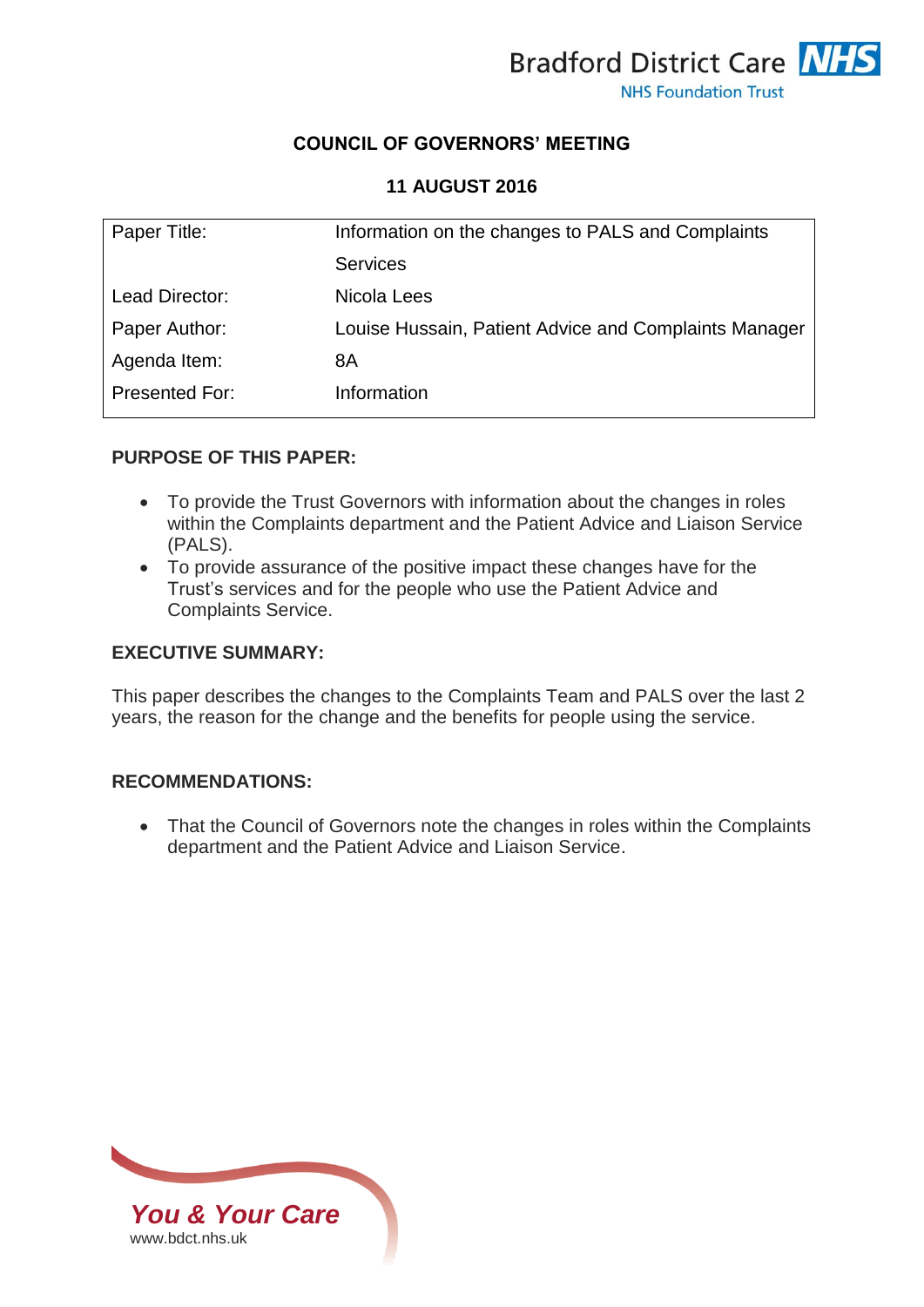# **CHANGES TO PROCESSES IN THE TEAMS**

A small team was gathered and included representations from a number of different staff groups, including nursing staff, a Consultant Psychiatrist, a Senior Manager, Complaints and PALS, a service user affiliated to BAMHAG, a carer, and a representative from staff-side. The intention was to pull together a diverse group, some of whom would have direct experience of administrating the complaints system, some of whom would have made complaints and some who had been subject to them.

The aim of the team was to both use *Appreciative Inquiry* (AI) methods to frame our consideration of enhancing and organising the complaints system and to think about how appreciative ideas might become a more explicit part of the complaints process itself.

There were a number of areas for review. The key points relating to this paper were:

- Consistency across different parts of the Trust for handling concerns and complaints. The two teams were recording information on separate databases which was problematic for collating information for reports for managers and service areas to identify themes and trends.
- There were inconsistencies across the Trust's managers with the level of involvement in resolving concerns, including time to resolve complaints, concerns about importance of complaints and lack of response from managers to PALS concerns. There was a collective acknowledgement of the value and effectiveness of timely validation of complainants and their issues, and that many complaints/concerns could be resolved by a timely apology or prompt communication of interest and commitment in seeking resolution.

# **CHANGES IMPLEMENTED AS A RESULT OF THE OUTCOME OF THE APPRECIATIVE INQUIRY**

As a result of the AI process it was agreed that people generally wanted to be listened to by managers and a swift resolution to their concerns. Those who wanted to raise concerns were not concerned about who managed the process; rather that it was dealt with appropriately.

It was decided that each concern or complaint would be allocated a case handler who would be first point and ongoing contact for the complainant, whether it is a concern or escalated as a formal complaint. It was agreed that this role would be located in the Complaints and PALS teams but to ensure there was a consistent and streamlined process the two departments would be merged.

There was a commitment to building in inclusive elements of mediation throughout the process, including reparative meetings and an appreciation for the value of hearing people's stories from different perspectives. Reparative meetings are offered as part of a formal complaint investigation or resolution of a concern and are usually facilitated by the case handler.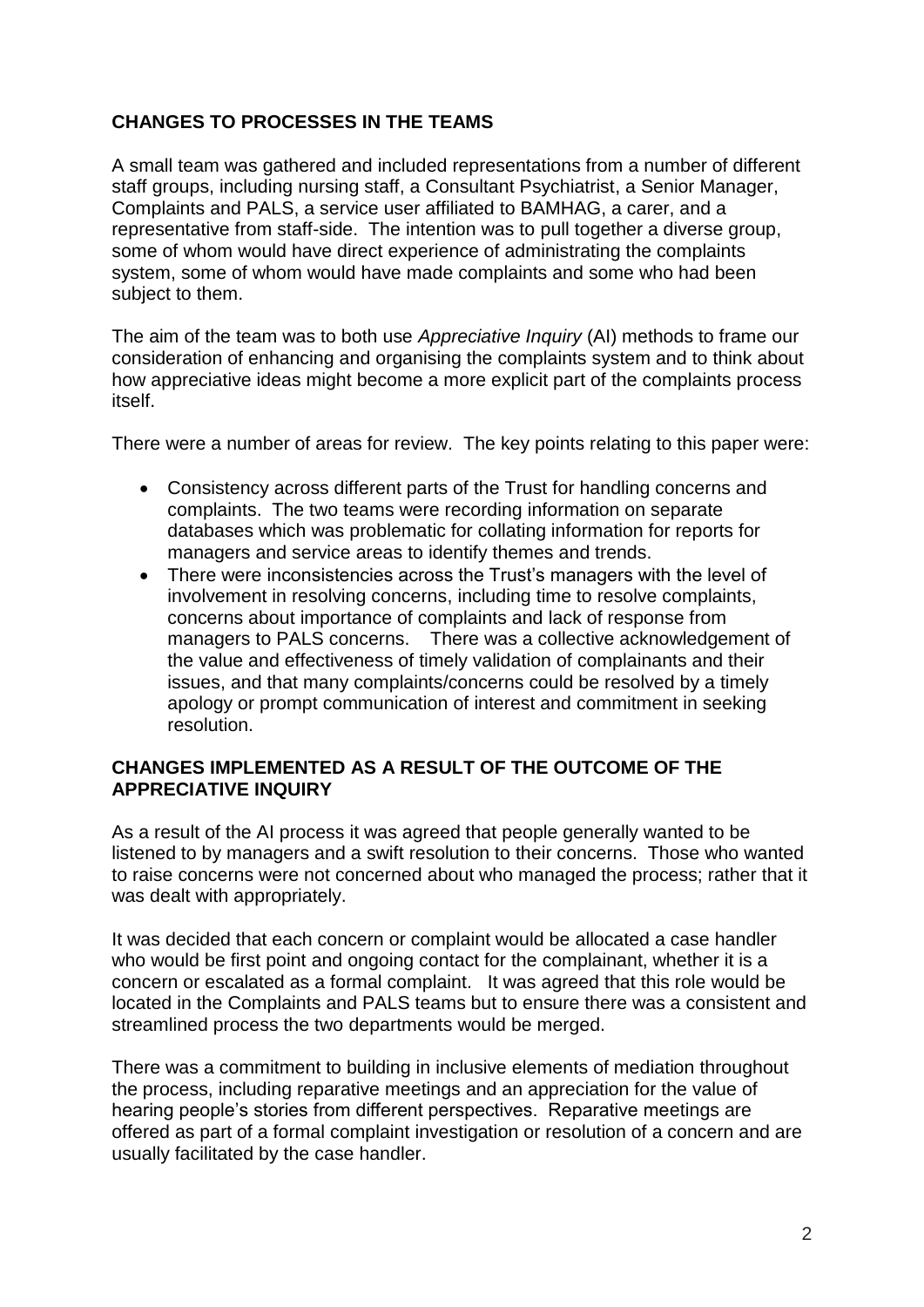Once it had been agreed to merge the two teams a number of workshops were held to facilitate this. The workshops, which were inclusive of all staff, included:

- A review of roles/duties undertaken at that time. This included prioritising duties and considering tasks were not part of the roles of the teams. As part of this process it was found that a number of tasks undertaken were not relevant to the role e.g. dealing with enquiries about other organisations rather than signposting to the correct service, duplication of Patient Experience team work and attendance at meetings which were not relevant to the service.
- Members of both teams participated in a barrier analysis to identify common difficulties. As a result of this, new ways of working were agreed.
- The new ways of working was piloted by the team. At the end of the process this was reviewed and a new operational procedure was agreed

The aim of the process over the last two years has been to improve the service and accessibility to it across all areas.

## **CONSULTATIONS (BRANDS AND MERGER OF TEAMS)**

In 2015 a consultation was held into a change in name of the service. Some of the feedback was that people were concerned about losing the PALS brand, however overwhelmingly the feedback was that service users and carers were less interested in how it was labelled and more interested in the efficacy of the service. The teams were fully merged and re-branded Patient Advice and Complaints.

In January 2016, a consultation document was launched which set out a proposed structure to respond to the changing requirements since the review of Complaints department and Patient Advice and Complaints Services (PALS). The proposal considered the merger of PALS and the Complaints Department and the changes to the way the combined function works. The consultation was shared with Deputy Directors and the Trust Wide Involvement Group (TWIG) to ensure that Trust staff and people who may use the service had an opportunity to feedback.

## **CONSULTATION FEEDBACK/CHANGES TO SERVICE DELIVERY**

Some of the feedback received about the consultation was around issues that may have impacted on quality, these were specifically around the case handlers not having time to attend ward meetings, deliver training and undertake case management of cases.

**Ward Meetings:** An analysis of the cases raised during ward meetings highlighted that the majority of issues raised with the team were low risk and not complex e.g. housekeeping issues, environmental, feedback.

It was also noted that there was some inequality around concerns dealt with at Lynfield Mount Hospital site. Staff became reliant on calling PALS to attend to situations which were outside of their remit. This also highlighted that the majority of people who used PALS did not have the same level of access across the sites BDCFT provide services from.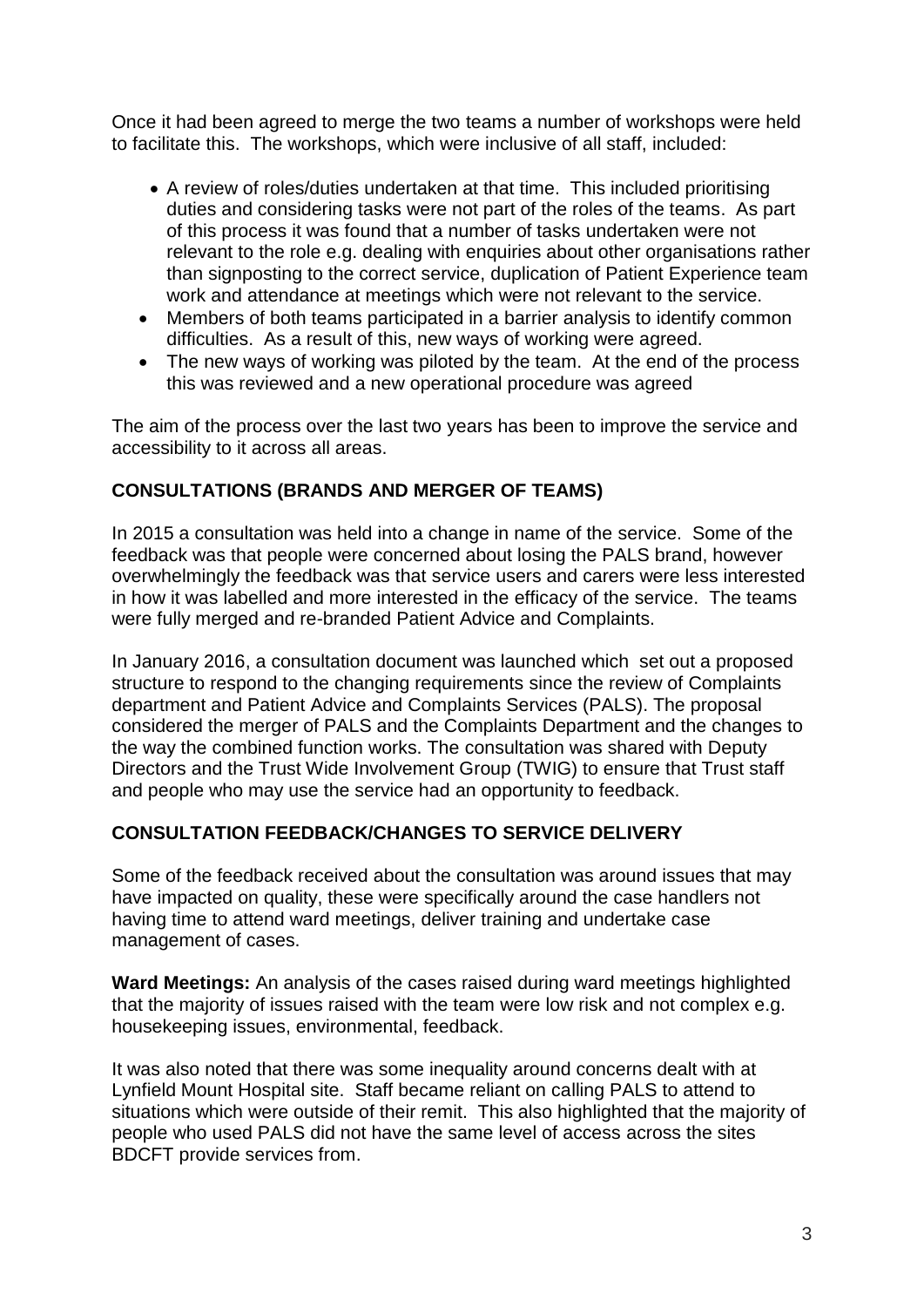It is acknowledged that attending wards is a crucial aspect of the Patient Advice and Complaints function and this has continued, with this function being undertaken by the Patient Advice and Complaints Administrator.

**Capacity to Deliver Training:** Training about concerns and complaints and the importance of local resolution has been delivered and continues to be delivered to teams to enable them to resolve complaints locally and feel empowered to do this. Previously there was a culture of just referring patients, service users and carers to PALS. The training continues to be rolled out to teams across the organisation and the database demonstrates improved reporting and recording of cases across wider services.

**Time to undertake case management duties:** Administration duties were highlighted as a concern, and staff felt they would not have enough time to perform case management duties such as reparative meetings and deal with complex cases to a high standard, due to administration pressures.

An introduction of a Patient Advice and Complaints Administrator, and an additional Administration Apprentice will alleviate some of the duties of the case handlers to enable them to focus on more complex concerns.

# **OUTCOMES AS A RESULT OF THE ABOVE CHANGES**

Whilst we recognise that both teams had many qualities which were appreciated by others, the Patient Advice and Complaints team has taken the best of both teams and improved upon this and now has a service which can respond more effectively.

Examples of the positive changes and improvements that have been made are as follows:

 There is increased consistency and equality, across all sites rather than the team being based at one site and giving priority to these service users.

Analysis of cases received from 2012-13 until 2015-16 demonstrate that there is now a greater variation of service users and patients using different BDCFT services accessing the Patient Advice and Complaints service to resolve concerns and complaints. Whilst the in-patient wards at Lynfield Mount still feature highly in the departments where concerns are reported, there is an increase in cases recorded for community health services such as District Nursing and podiatry being reported and the Community Mental Health teams.

 More focussed time spent on dealing with concerns and complaints about BDCFT services and therefore ensuring improvement and learning across our services.

Historically there was a large number of concerns dealt with which were about services provided by other organisations. Whilst the team do not actively pursue these complaints and concerns they do ensure the enquirer is sign posted, or supported to access the appropriate organisation to deal with and respond to.